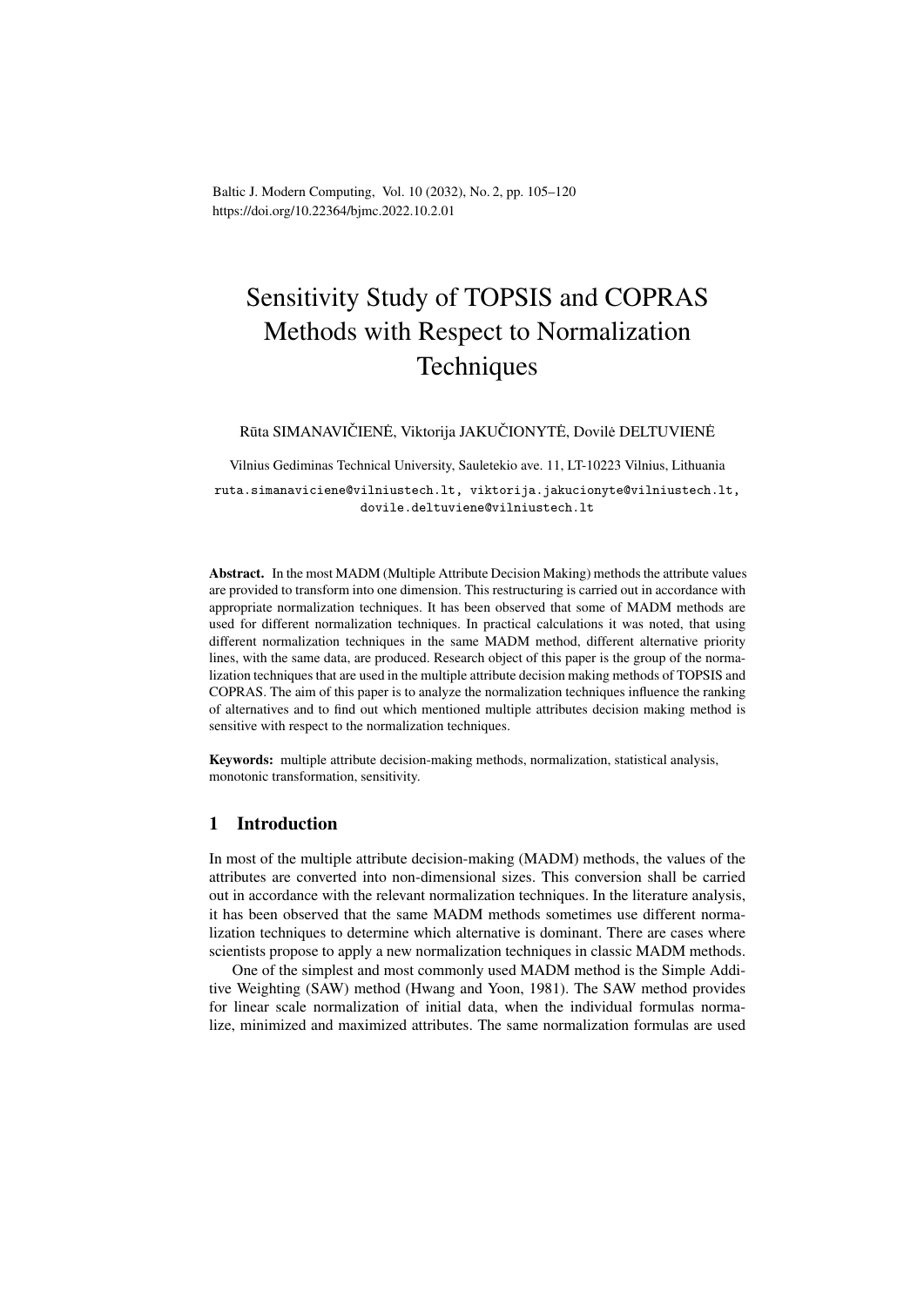in the SECA (Simultaneous Evaluation of Criteria and Alternatives) method, introduced by Keshavarz-Ghorabaee et al. (2018). Australian Monash university scientists Chakraborty and Yen (2007) analyzed the influence of normalization techniques on the results of the SAW method. They found out that linear scale transformation Max and vector normalization (Vect) yield similar alternative ranking results compared to linear scale transformations: Sum and Max-Min. The normalization of the minimized attributes used in the SAW method was assigned to non-linear normalization by Yu et al. (2009), because the exponential function is used for the normalization of the minimized attribute when the degree indicator is -1.

In addition to linear scale normalization formulas, non-linear normalization formulas are also proposed to be applied. In 2008, logarithmic normalization formulas were proposed that were applied to the techniques for calculating optimal strategies in a games theory (Zavadskas and Turskis, 2008). In this work, the authors compare the influence of vector, linear scale (Min-Max and Korth-Juttler) and non-linear normalization Peldschus (Peldschus, 2007) and logarithmic formulas on the alternative priority line. The authors recommend applying logarithmic normalization in case of significant differences in the values of the attributes. There are works where several normalizations are applied to the same methods, and then the results are compared. In 2014, linear scale normalization formulas were used in the TOPSIS (Technique for Order Preference by An Ideal Solution) method: Min-Max, Max, Sum and vector normalization (Celen, 2014). The results of this study have shown that vector normalization is the best one for consistent results. In 2015, different normalization formulas were applied to the following MADM methods: WSM (The weighted sum model), WPM (The weighted product model), TOPSIS and PROMETHEE II (The Preference Ranking Organization Method for Enrichment Evaluation) (Kaftanowicz and Krzeminski, 2015). Different types of normalization techniques were applied for these methods: linear scale normalization (Street (Manhattan), Max, Min-Max, Korth-Juttler) non-linear (Peldschus and logarithmic), and vector normalization. The results of the study showed that PROMETHEE II was the least sensitive to the influence of normalization. While WSM, WPM and TOPSIS methods are very sensitive to the selection of normalization techniques.

Jahan and Edvards (2015) analysed linear and non-linear normalization techniques for benefit, cost and target attributes. The authors noted that the choice of normalization techniques influenced the quality of multiple attribute decisions.

The analysis of the related work has shown that the question of selecting normalization techniques for multiple attribute decision-making methods is examined by many authors. In most cases, the influence of normalization techniques on the results of multiple attribute decision-making methods is analysed only in the case of a specific example without simulation modelling. In 2016, the influence of normalization techniques (vector, Sum, Max, Min-Max and logarithmic) on the results of the TOPSIS method was performed. The results of the study showed that the alternative rankings distribution obtained by the TOPSIS method, using vector normalization, coincide with the alternative ranking distributions obtained using linear scale normalization Sum and do not coincide with alternative ranking distribution using Min-Max normalization (Simanavičienė, 2016).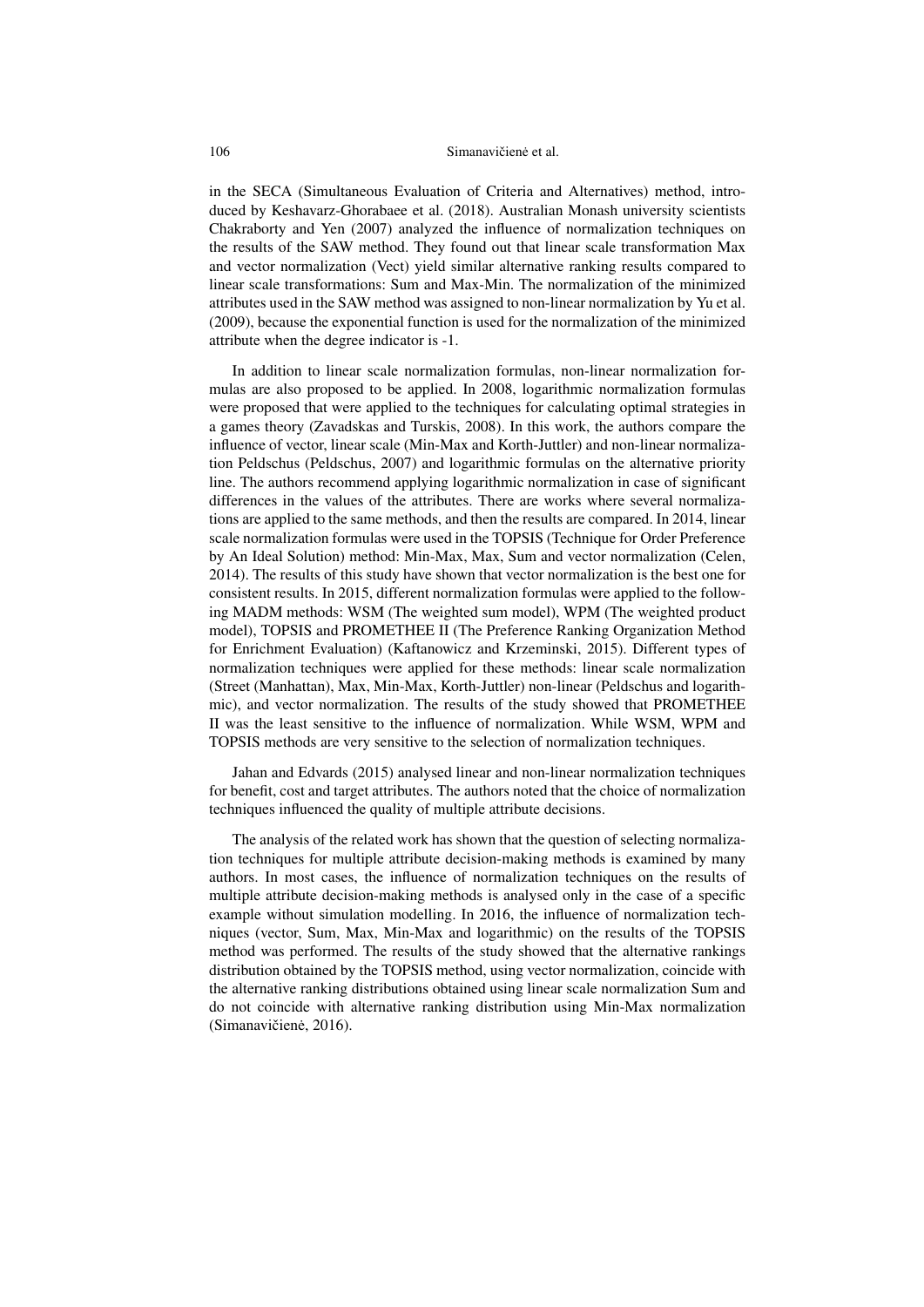The effects of different normalization techniques on the multi-criteria (MCDM) methods SAW (Simple Additive Weighting), Weighted Average (WA) (Vafaei et al., 2018) and Analytical Hierarchy Process (AHP) (Vafaei et al., 2016) are evaluated. These researches are assessing which are the most appropriate normalization techniques in decision problems for the multi-criteria methods. Study of Jafaryeganeh et al. (2020) is focused on the effect of the four normalization technique Linear normalization, Vector normalization, Linear max-min normalization and Logarithmic normalization for the cost and benefit criteria in multi-criteria decision making methods: WPM, WSM, TOPSIS and ELECTRE on the final design selection from a Pareto.The authors point out that the applied normalization techniques in the MCDM methods need to be considered carefully, because the variation of these techniques may lead to different rankings for the designs. Before using the normalization techniques to introduce the input of MCDM methods, a comparison is recommended between the dominance order of original and normalized values of alternatives (Jafaryeganeh et al., 2020). There are authors who, while researching normalization techniques and methods for aggregating normalized values, propose new multicriteria methods to overcome the shortcomings of existing MCDM methods (Wen et al, 2020). Chatterjee and Chakraborty (2014) applied five different normalization techniques within MCDM methods: PROMETHEE, Grey Relation Analysis (GRA) and TOPSIS for solving a flexible manufacturing system (FMS) selection problem. They wanted to assess the effect of the normalization techniques for the sensitivity of MCDM methods.

The result of a multiple attribute decision-making method is the priority line of alternatives. The aim of the article is to propose a method for determining the effect of normalization techniques on the results of multiple attribute decision-making methods using simulation modelling. To achieve the purpose of the article, the authors analyze the techniques of normalization commonly used in multiple attribute decisionmaking methods; describe the proposed algorithm for the sensitivity analysis method for assessing the sensitivity of multiple attribute decision-making methods in relation to normalization techniques; the proposed method is adapted to the sensitivity of TOPSIS or COPRAS methods in terms of normalization techniques. Comparing the sensitivity of these methods to the normalization techniques, the Kendall's rank correlation coefficient is calculated.

## 2 Review of Normalization Techniques

In cases where attributes are measured in different units of measure in a multiple attribute decision-making problems, some MADM methods provide for the transformation of attributes values to standardize and unify the dimensions of the attributes.

In statistics, normalization of data has several meanings. One of these is data transformation, in which the research data presented in different units of measurement are transformed into non-dimensional, comparable sizes. However, this does not necessarily mean that normalized values will have a normal distribution (Dodge, 2003). The normalization techniques of the multiple attribute decision-making methods are used for attribute values, for conversion to non-dimensional sizes. One of the key requirements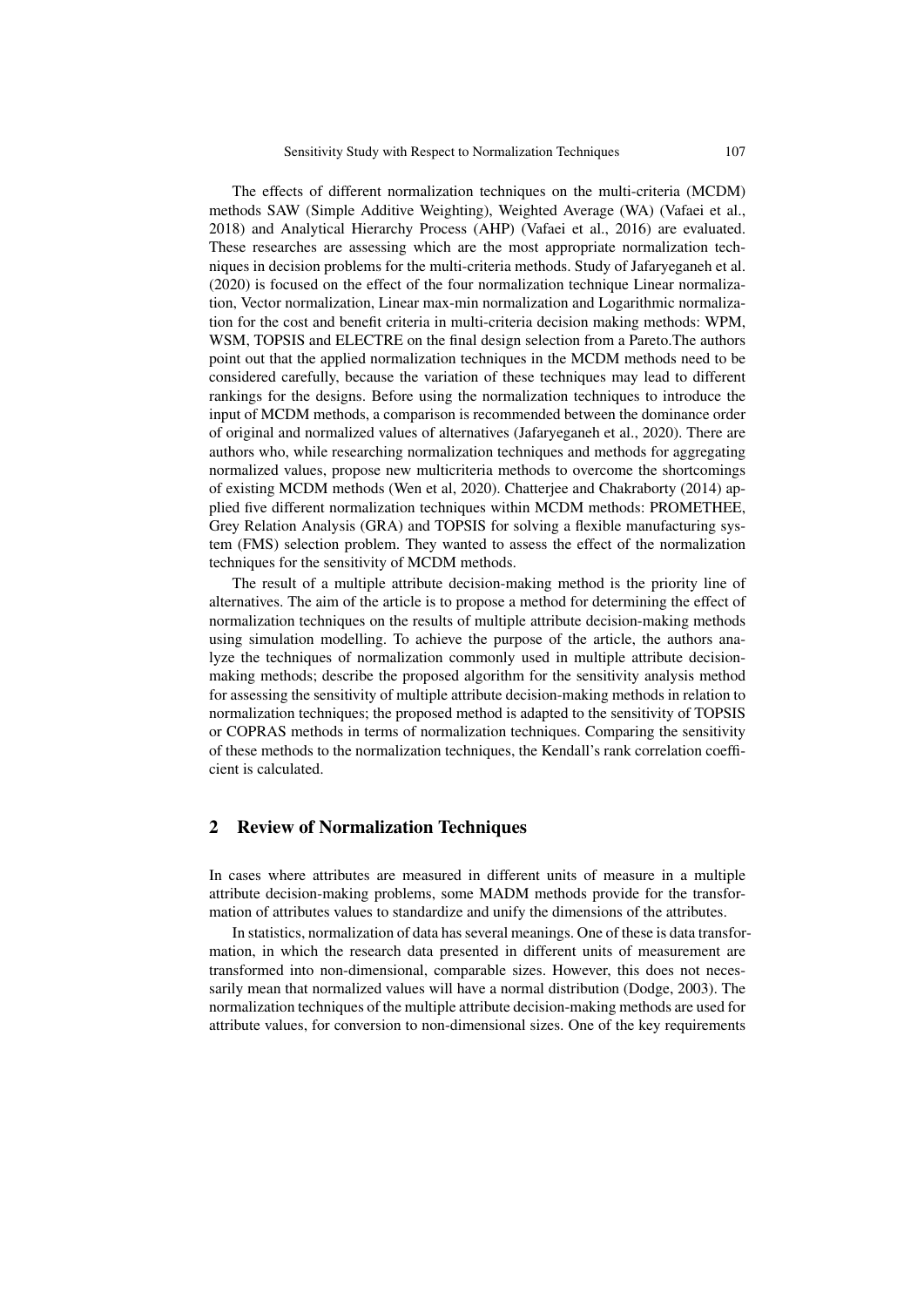for the normalization of attribute values is that the transformation must be monotonous (Edwards and Barron, 1994).

Monotonous transformation is a way to transform one set of numbers into another set of numbers, keeping the order of numbers in the set. Monotonous transformation f satisfies the condition:

$$
(a_1 > a_2) \Rightarrow (f(a_1) > f(a_2)). \tag{1}
$$

The techniques for the attribute normalization according to the applied monotonous transformations are also divided into linear, non-linear and vector ones. In some multiple attribute decision-making methods, the benefit and cost attributes are normalized generally, such as COPRAS, TOPSIS. In other methods, the benefit and cost attributes are normalized separately, such as SAW, VIKOR, SECA. There are works in which applying the TOPSIS method, benefit and cost attributes are normalized by different formulas (Celen, 2014).

This article will examine the sensitivity of the TOPSIS and COPRAS methods to normalization techniques, when the benefit and cost attributes are normalized generally. The article presents an analysis of the impact of five normalization techniques, the methods for the results of TOPSIS and COPRAS. The authors of TOPSIS and COPRAS methods, respectively, Hwang and Yoon (1981), Zavadskas and Kaklauskas (1996) anticipated the general technique for the normalization of benefit and cost attributes. As mentioned before, the vector normalization is default in the TOPSIS method, the linear scale normalization is default in the COPRAS method.

Let's say we have the attributes  $X_1, X_2, ..., X_n$ , according to which *m* of the alternatives  $A_1, A_2, ..., A_m$  are evaluated. The matrix of attribute values, according to all alternatives, is created  $X = (x_{ij}), (i = \overline{1,m}), (j = \overline{1,n})$ . Matrix X is called a decision matrix. This article provides for techniques on the normalization of maximizing attributes. The following normalization techniques were chosen for this purpose: vector, linear scale (Sum, Max, Min-Max) and non-linear (Log) (Table 1).

| Name of a technique Formula |                                                             | Range of normalized values                                                                                                 |  |  |  |  |  |  |
|-----------------------------|-------------------------------------------------------------|----------------------------------------------------------------------------------------------------------------------------|--|--|--|--|--|--|
| Vector (Vect)               | $\bar{x}_{ij} = \frac{x_{ij}}{\ X_i\ }$                     | $  X_i  $ is a norm of the vector in the<br>$n$ -dimensional Euclidean space.<br>Range $(0,1)$ (Hwang and Yoon, 1981).     |  |  |  |  |  |  |
| Linear (Sum)                | $\bar{x}_{ij} = \frac{x_{ij}}{\sum_{i=1}^m x_{ij}}$         | Range $(0,1)$ (Hwang and Yoon, 1981).                                                                                      |  |  |  |  |  |  |
| Non-linear $(Log)$          | $\bar{x}_{ij} = \frac{ln(x_{ij})}{\sum_{i=1}^m ln(x_{ij})}$ | Range (0,1) (Zavadskas and Turskis, 2008).                                                                                 |  |  |  |  |  |  |
| Linear $(Max)$              | $\bar{x}_{ij} = \frac{x_{ij}}{\max_i x_{ij}}$               | Range (0,1] (Weitendorf, 1976).                                                                                            |  |  |  |  |  |  |
| Linear (Min-Max)            |                                                             | $\bar{x}_{ij} = \frac{x_{ij} - m n_j x_{ij}}{\sum\limits_{i=1}^{m} x_{ij} - m n_j x_{ij}}$ Range [0,1] (Weitendorf, 1976). |  |  |  |  |  |  |

Table 1: Normalization techniques for benefit (maximized) attributes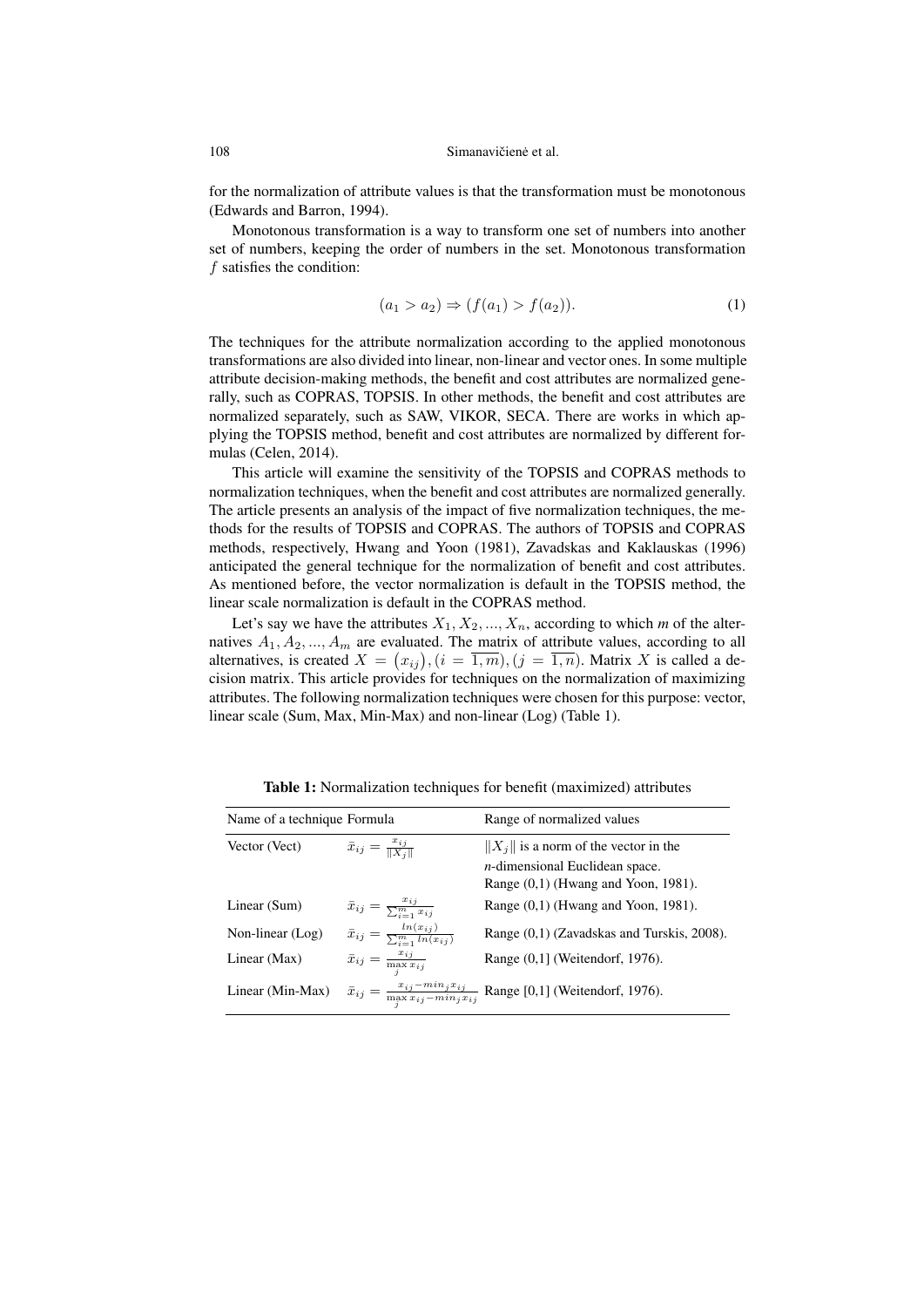For the analysis of the influence of normalization formulas, 20 pseudo-random values were generated in the interval [1, 100] applying uniform distribution. After normalizing these values using vector, linear (Sum), linear (Max), linear (MIn-Max) and non-linear (Log) normalization techniques, the dispersion characteristics (i.e., standard deviation, coefficient of variation, sample width, and sum of values) were obtained to show that those normalization techniques produce different values (Fig. 1). Therefore, the question arises *do normalization techniques affect the ranking of alternatives?*



Fig. 1: Boxplots of normalized values of benefit attributes

Summing up, we need to investigate how normalization techiniques influence the ranking of alternatives applying the same MCDM method.

# 3 Algorithm of the study of the influence of normalization on the results of MADM methods

The study of the influence of normalization is carried out in the chosen MADM method by changing the normalization techniques (described above) and the results obtained by performing statistical analysis. The proposed algorithm for influencing normalization techniques is based on the sensitivity analysis algorithm described in the article by Simanavičienė (2016). The steps of the described algorithm are presented in the block diagram (Fig. 2).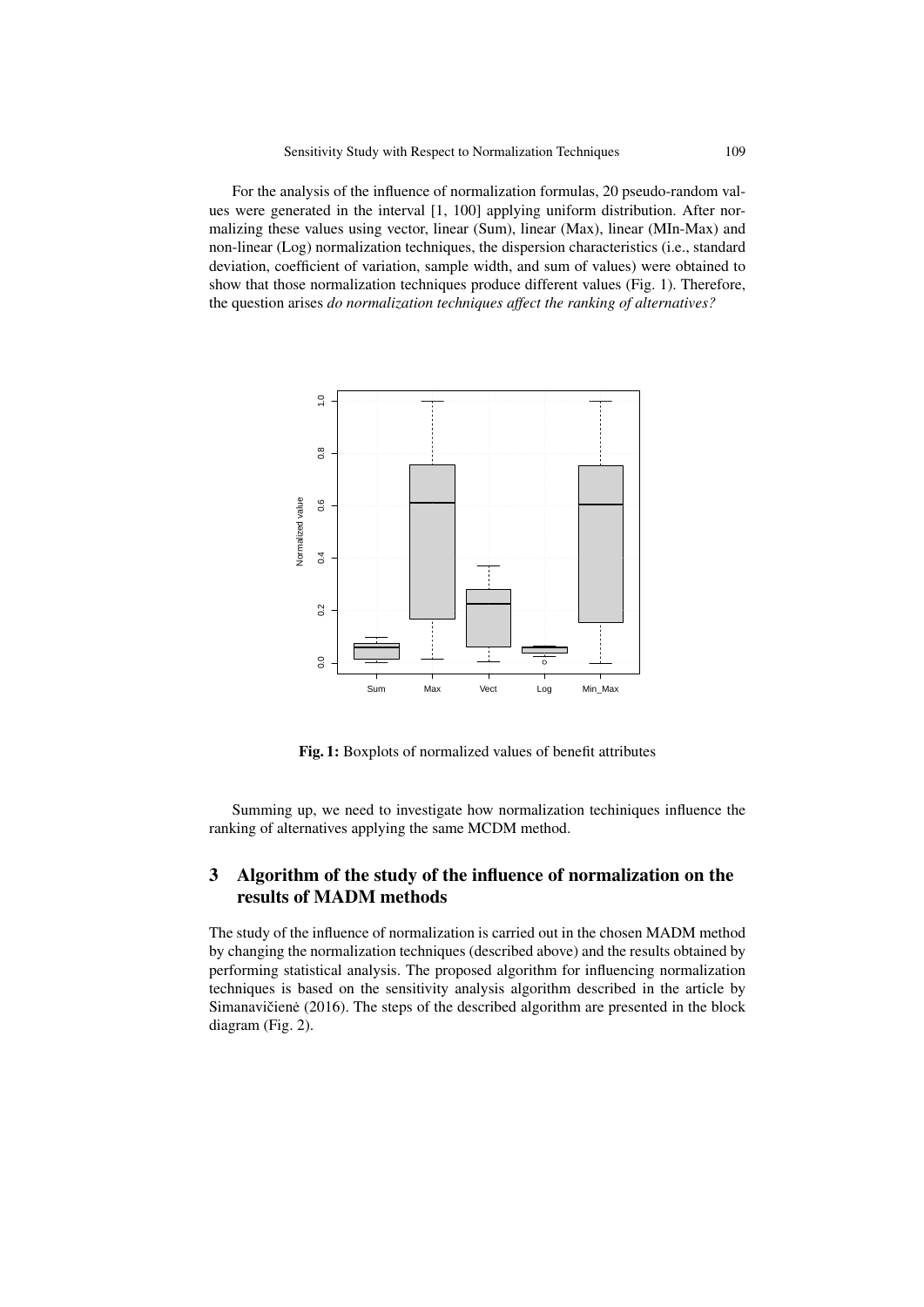

Fig. 2: Algorithm of sensitivity analysis

The detailed steps of the research algorithm are the following:

- 1. A multiple attribute decision-making problem is formulated, consisting of a set of alternatives under consideration  $\{A_i\}$ ,  $(i = \overline{1,m})$  and a set of attributes  $\{X_j\}$ ,  $(j = \overline{1,n})$ .
- 2. A decision-making matrix  $X = (x_{ij}), (i = \overline{1,m}), (j = \overline{1,n})$  is created, here  $x_{ij}$  is the value of the  $i$ -th alternative of  $j$ -th attribute.
- 3. Based on the values of the attributes  $x_{ij}$ , intervals are formed  $\left[x_{ij} \delta; x_{ij} + \delta\right]$ , which will generate a sequence of equal pseudo-random values for each attribute  $x_{ij}^k$ ,
- $(i = \overline{1,m}), (j = \overline{1,n}), (k = \overline{1,K})$  with K elements in each one, here  $\delta > 0$  is possible error of attribute values.
- 4. The K matrixes are composing from the generated values:  $X_k = (x_{ij}^k)$ ,  $(i = \overline{1,m}), (j = \overline{1,n}), (k = \overline{1,K}).$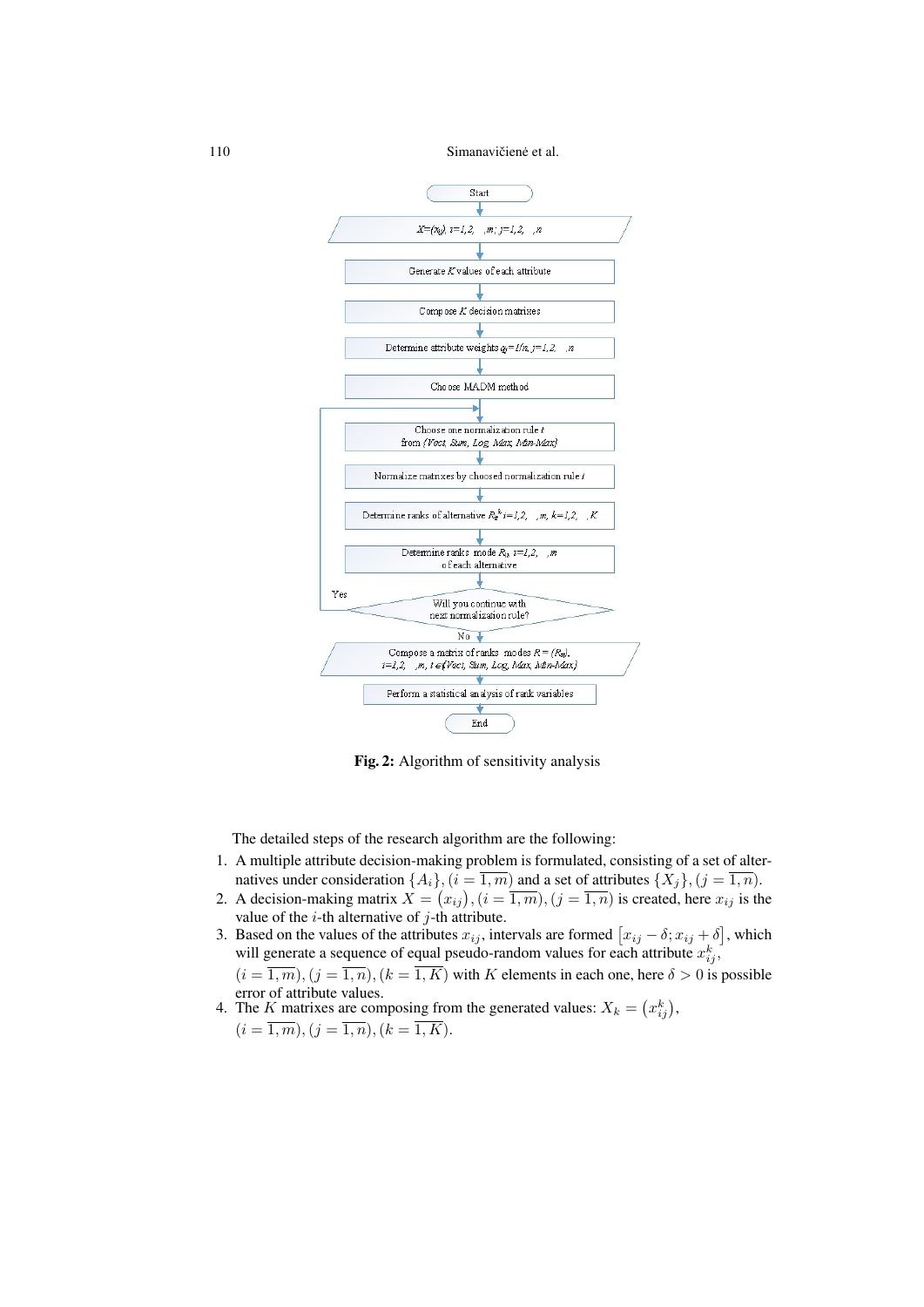Sensitivity Study with Respect to Normalization Techniques 111

- 5. In order to check the effect of the normalization techniques on the results of the MADM method, the the attribute significances are selected  $q_j = \frac{1}{n}$ ,  $(j = \overline{1, n})$ .
- 6. When analyzing the sensitivity of the selected MADM method to the normalization techniques under consideration,  $t \in \{Vect, Sum, Log, Max, Min - Max\}$ , calculations are performed with all K decision matrices  $X_k = (x_{ij}^k), (i = \overline{1,m}), (j = \overline{1,n})$ ,  $(k = \overline{1, K}).$
- 7. The results of the calculation are presented as samples  $A_t^k = (a_{1t}^k, a_{2t}^k, \dots, a_{mt}^k)$ ,  $(k = \overline{1, K})$ , the elements of which are MADM method criterion values for each alternative.
- 8. Depending on the values of MADM criterion  $a_{it}^k$ ,  $(i = \overline{1,m})$ ,  $(k = \overline{1,K})$  for the *i*-th alternative, all alternatives are ranked by assigning the highest value to grade 1, the least to rank *m*. This way the rankings of data samples are obtained in
- $R_t^k = (R_{1t}^k, R_{2t}^k, \dots, R_{mt}^k), (k = \overline{1, K})$ , according to the t-th normalization technique. 9. Statistical analysis of results is performed.

If the aim is to compare the results of several MADM methods against the techniques of normalization, then the described algorithm is applied to several MADM methods. The rank correlation coefficients of Spearman or Kendall's are counted for samples of the ranked data. Based on the fact that the effect of normalization was observed using the same decision matrixes and the same algorithm of chosen MADM method, it is assumed that the samples of corresponding alternatives  $A_i$ ,  $(i = \overline{1,m})$  ranks  $R_t = (R_{1t}, R_{2t}, \ldots, R_{mt})$ , here  $t \in \{Vect, Sum, Log, Max, Min - Max\}$ , are dependent. Depending on the assumption given, in order to determine whether in the chosen MADM method and changing the normalization techniques the obtained rank lines  $R_t$  and  $R_l$ ,  $t, l \in \{Vect, Sum, Log, Max, Min - Max\}$  correlate, Kendall's rank correlation coefficient is calculated this way:

$$
\tau = 1 - \frac{4c}{m^2 - m},\tag{2}
$$

where  $c$  is the difference between the concordant and the discordant pairs,  $m$  is the sample size. The hypothesis described in equation (3) is used to determine the statistical significance of Kendall's rank correlation (Cleff, 2014). The null hypothesis indicates that the correlation coefficient equals zero, i.e., there is no correlation between the ranks obtained by different normalization techniques. The alternative hypothesis indicates that the correlation is statistically significant.

$$
\begin{cases}\nH_0: \tau(R_t, R_l) = 0, \\
H_1: \tau(R_t, R_l) \neq 0,\n\end{cases}
$$
\n(3)

where  $\tau$  is a correlation coefficient between rank lines  $R_t$  and  $R_l$ . Those ranks are obtained applying the MADM method with different normalization techniques  $(t, l \in \{Vect, Sum, Log, Max, Min - Max\}).$ 

Variables correlate if  $p < \alpha$ , and the variables do not correlate if  $p \geq \alpha$ , where the significance level is  $\alpha = 0.05$ .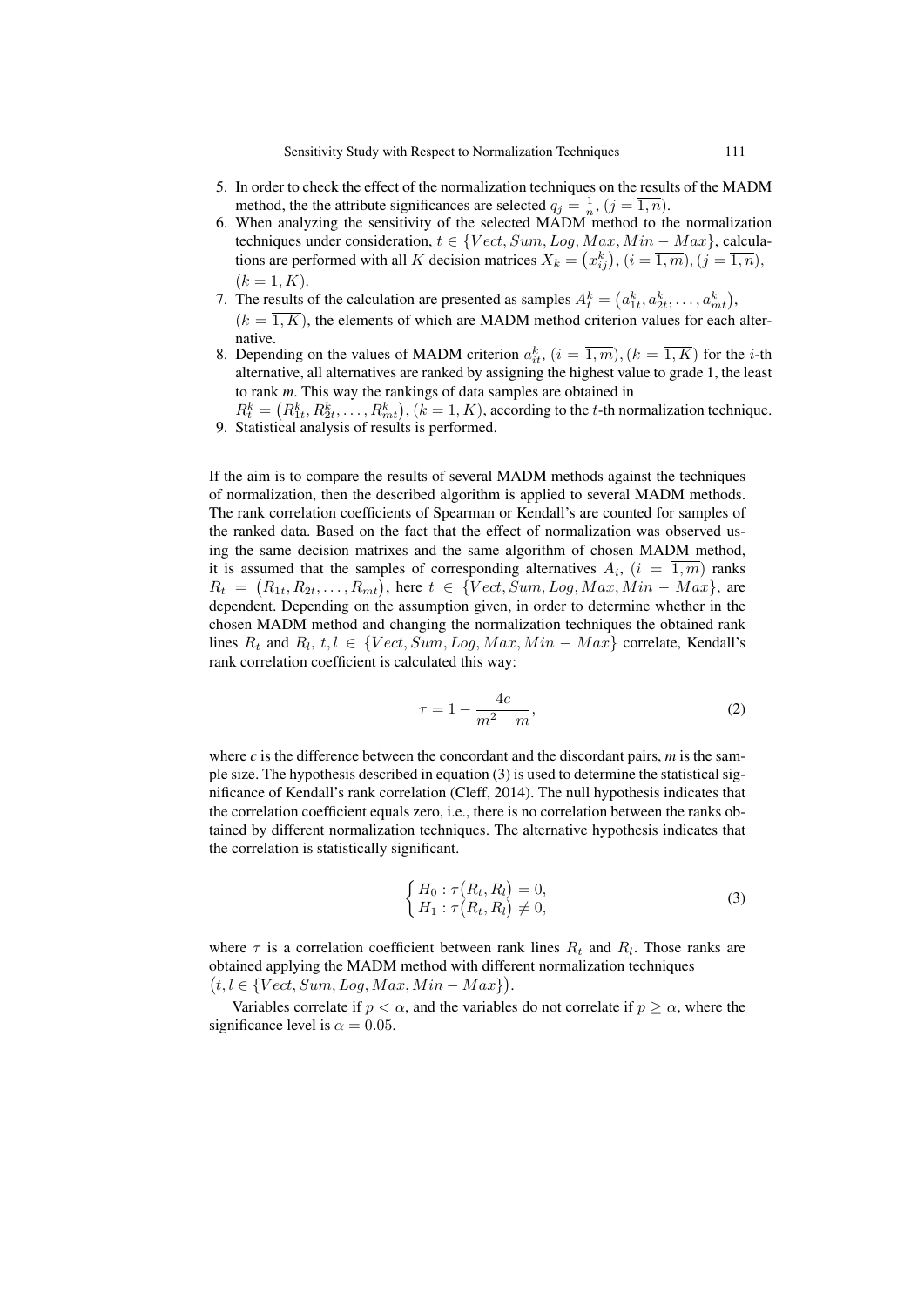## 4 Multiple attribute decision-making methods

#### 4.1 TOPSIS method

TOPSIS method was developed by Hwang and Yoon (1981). This technique is based on the idea that the optimal alternative is most similar to an ideal solution (being closest to it and at the longest distance from the negatively ideal solution). This method is known as TOPSIS – *Technique for Order Preference by Similarity to Ideal Solution*. Suppose we have a decision matrix X where rows mark the alternatives  $(m - number)$ of alternatives), columns – attributes  $(n -$  number of attributes).

$$
X = \begin{pmatrix} x_{11} & x_{12} & \dots & x_{1n} \\ x_{21} & x_{22} & \dots & x_{2n} \\ \dots & \dots & \dots & \dots \\ x_{m1} & x_{m2} & \dots & x_{mn} \end{pmatrix}.
$$
 (4)

where  $x_{ij}$ – *i*-th alternatives, value of the *j*-th attribute. By applying the TOPSIS method, a decision matrix  $X$  is normalized by making a vector normalization:

$$
\bar{x}_{ij} = \frac{x_{ij}}{\sqrt{\sum_{i=1}^{m} x_{ij}^2}}.
$$
\n(5)

Suppose known values of attribute significance  $q_i$ ,  $(j = \overline{1,n})$ , then a weighted normalized matrix is formed  $\overline{X}^* = (v_{ij}), (i = \overline{1, m}, j = \overline{1, n})$ , whose elements are calculated according to the formula:

$$
v_{ij} = \bar{x}_{ij} \cdot q_j. \tag{6}
$$

The "ideal" alternative, denoted as  $A^+$ , is determined according to the following formula:

$$
A^{+} = \{ (\max_{i} v_{ij} | j \in J), (\min_{i} v_{ij} | j \in J') | i = \overline{1, m} \} = \{ a_{1}^{+}, a_{2}^{+}, ..., a_{n}^{+} \}, \quad (7)
$$

where  $J$  – a set of attribute indexes whose higher values are better;  $J'$  – a set of attribute indexes whose lower values are better. The "negative-idea" alternative, denoted as  $A^-$ , is determined according to the following formula:

$$
A^{-} = \{ (\min_{i} v_{ij} | j \in J), (\max_{i} v_{ij} | j \in J') | i = \overline{1, m} \} = \{a_{1}^{-}, a_{2}^{-}, ..., a_{n}^{-}\}.
$$
 (8)

A distance between a comparative *i*-th and  $A^+$  is determined by calculating a distance in the  $n$ -dimensional Euclidean space upon the following formula:

$$
L_i^+ = \sqrt{\sum_{j=1}^n (v_{ij} - a_j^+)^2}, (i = \overline{1, m})
$$
\n(9)

and between the *i*-th and  $A^-$ , upon following the formula:

$$
L_i^- = \sqrt{\sum_{j=1}^n (v_{ij} - a_j^-)^2}, (i = \overline{1, m}).
$$
\n(10)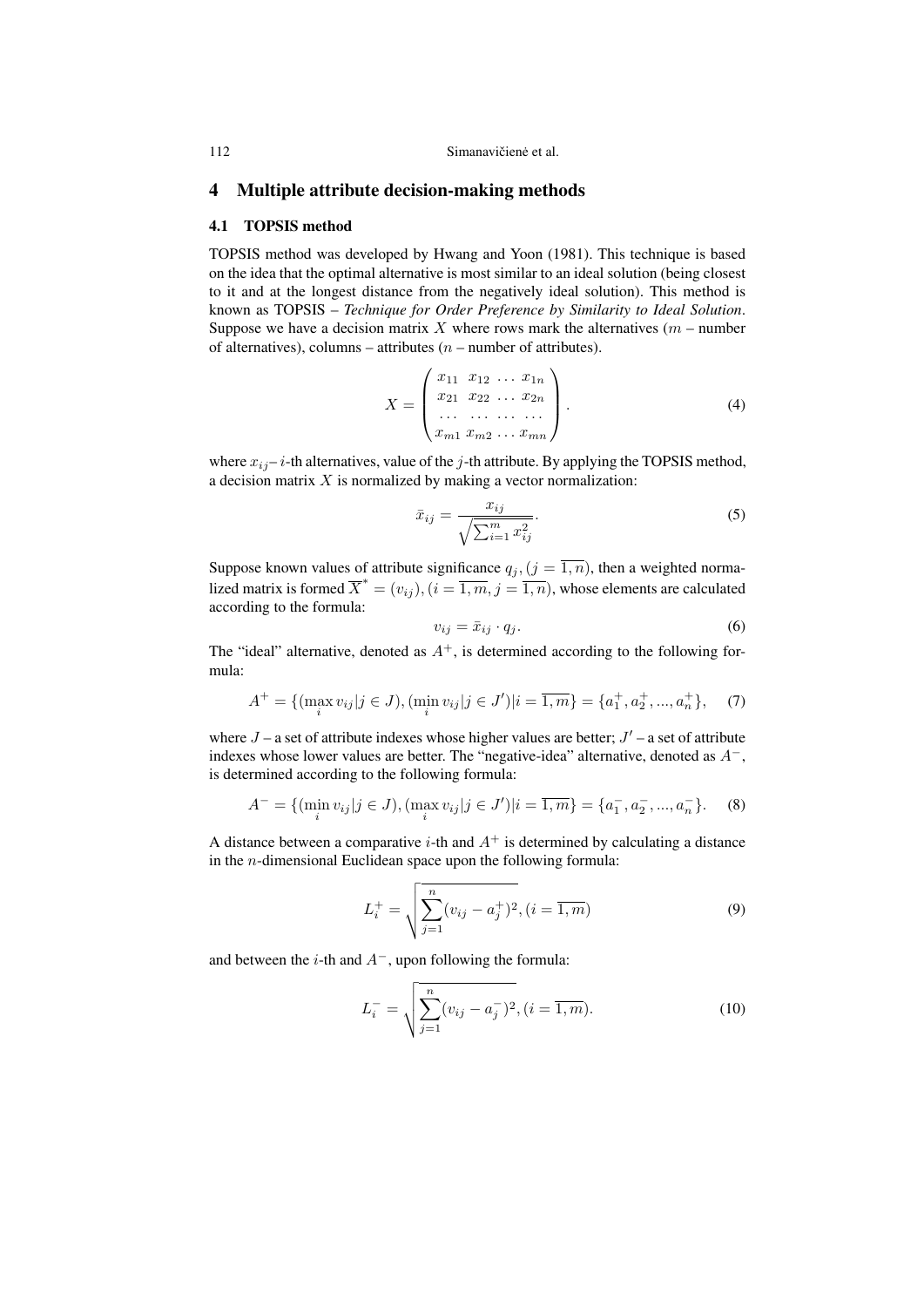The criterion of the TOPSIS method is a relative distance of the  $i$ -th alternative to the A<sup>−</sup> alternative:

$$
K_i = \frac{L_i^-}{L_i^+ + L_i^-}, (i = \overline{1, m}).
$$
\n(11)

#### 4.2 COPRAS method

The COPRAS (*COmplex PRoportional ASsessment*) method was created by Lithuanian researchers Zavadskas and Kaklauskas (1996). COPRAS method consists of several phases of calculation:

Phase 1. Normalization of the elements of the decision matrix is conducted by using the formula:

$$
\bar{x}_{ij} = \frac{x_{ij}}{\sum_{i=1}^{m} x_{ij}}, (i = \overline{1, m}; j = \overline{1, n}).
$$
\n(12)

Suppose known values of attribute significance  $q_j$ ,  $(j = \overline{1, n})$ , then a weighted normalized matrix is formed  $\overline{X}^* = (v_{ij}), (i = \overline{1,m}, j = \overline{1,n})$ , whose elements are calculated according to the formula, like in the TOPSIS method  $v_{ij} = \bar{x}_{ij} \cdot q_j$ , where  $x_{ij}$  is the j-th attribute value of the *i*-th alternative;  $q_i$  is the significance value of the *j*-th attribute.

**Phase 2.** The sums of minimizing  $S_{-i}$  and maximizing  $S_{+i}$  weighted normalized values of each alternative are calculated. The following formulas are used:

$$
S_{+i} = \sum_{j=1}^{n} v_{ij}^{+}, (i = \overline{1, m}, j = \overline{1, n}),
$$
\n(13)

$$
S_{-i} = \sum_{j=1}^{n} v_{ij}^-, (i = \overline{1, m}, j = \overline{1, n}),
$$
\n(14)

where  $v_{ij}^+$  is the weighted normalized values of j-th benefit attribute of the *i*-th alternative;  $v_{ij}^-$  is the weighted normalized values of j-th cost attribute of the *i*-th alternative;  $q_i$  is the significance value of the j-th attribute.

Phase 3. The relative significance of comparable alternatives is identified on the basis of the positive  $S_{+i}$  and negative  $S_{+i}$  characteristics that describe the *i*-th alternative. The relative significance (rationality)  $Q_i$  of *i*-th alternative is identified using the formula:

$$
Q_i = S_{+i} + \frac{S_{-min} \sum_{i=1}^{m} S_{-i}}{S_{-i} \sum_{i=1}^{m} \frac{S_{-min}}{S_{-i}}}, \qquad i = \overline{1, m}.
$$
 (15)

The higher the  $Q_i$  value, the more *i*-th alternative complies with the needs (preferences) of a decision-making person (Zavadskas and Kaklauskas, 1996).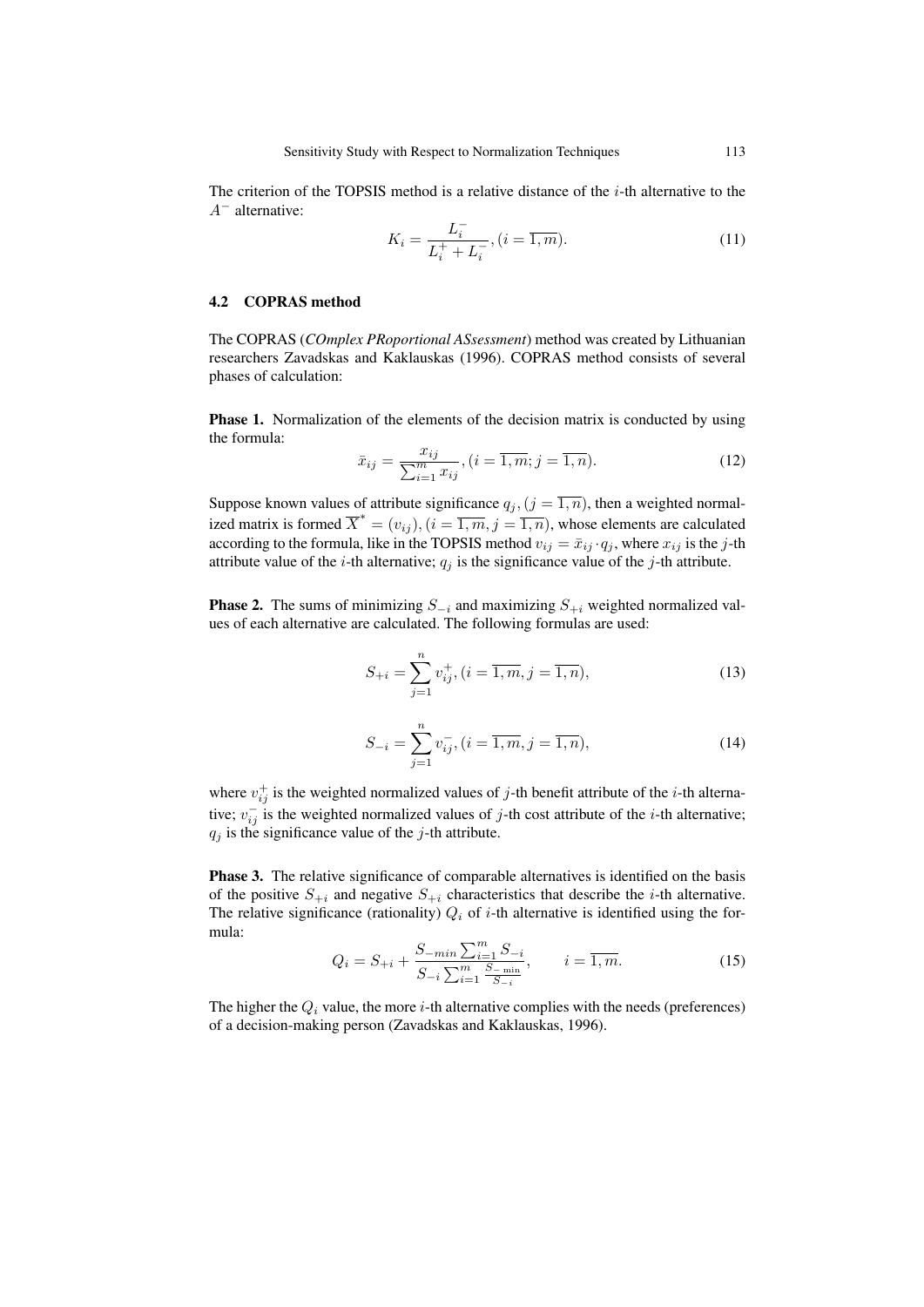## 5 Case study

The proposed sensitivity algorithm has been applied for 12 most advanced countries in the world, according to the World Economic Forum (WEF, 2018) presented the inclusive development index 2018. The countries concerned were assessed on the basis of 12 attributes: 6 cost and 6 benefit attributes. Benefit (max) attributes are  $X_1$  - GDP per capita, (\$),  $X_2$  - Labor productivity, (\$),  $X_3$  - Healty life expectancy, (yrs),  $X_4$  - Employment,  $(\%)$ ,  $X_8$  - Median income,  $(\$)$ ,  $X_9$  - Adjusted net saving,  $(\%)$ . Cost (min) attributes are  $X_5$  - Net income gini,  $X_6$  - Poverty rate, (%),  $X_7$  - Wealth gini,  $X_{10}$  - Carbon intensity, (kg per \$ of GDP),  $X_{11}$  - Public debt, (%),  $X_{12}$  - Dependency ratio, (%). The initial decision-making matrix is presented in Table 2.

Table 2: Dashboard of National Key Performance Indicators (WEF, 2018)

| Alternative  | $X_1$  | $X_2$                 |           | $X_3$ $X_4$    | $X_5$                         |     | $X_6$ $X_7$ | $X_8$          |                               |           | $X_9$ $X_{10}$ $X_{11}$ $X_{12}$ |       |
|--------------|--------|-----------------------|-----------|----------------|-------------------------------|-----|-------------|----------------|-------------------------------|-----------|----------------------------------|-------|
| $A_1$ -NO    | 89818  | 126236 72.0 61.7 24.9 |           |                |                               | 8.1 |             |                | 80.5 63.8 20.6 16.3 33.2 52.5 |           |                                  |       |
| $A_2$ -IS    | 48614  | 78278                 |           | 72.7 71.1 24.4 |                               | 6.5 |             | 46.7 43.4      |                               |           | 14.7 21.2 53.2 52.1              |       |
| $A_3$ -LU    | 111001 | 206734                |           | 71.8 55.4 28.4 |                               | 8.1 |             |                | 68.1 61.8 20.9 32.5 22.6 44.0 |           |                                  |       |
| $A_4$ -CH    | 75726  | 98724                 |           | 73.1 65.4 29.3 |                               | 7.8 |             | 69.4 55.6 17.9 |                               | 11.8      | 45.4 49.4                        |       |
| $A_5$ -DK    | 60268  | 89010                 |           | 71.2 58.3 25.3 |                               | 5.5 |             |                | 80.9 44.7 18.5 18.2 39.9 56.3 |           |                                  |       |
| $A_6$ -SE    | 56319  | 94533                 |           | 72.0 59.9      | 25.7                          | 8.0 |             | 83.4 48.3      | 19.0                          |           | $14.2$ 41.7                      | -59.3 |
| $A_7$ -NL    | 52111  | 94244                 |           | 72.2 59.7 26.6 |                               | 7.9 |             |                | 73.0 43.3 15.2 38.9 62.6 53.8 |           |                                  |       |
| $A_8$ -IE    | 66787  | 146230                | 71.5 54.9 |                | 30.3                          | 9.2 |             |                | 81.3 38.0 26.2 19.5 76.4 54.5 |           |                                  |       |
| $A_9$ -AU    | 55671  | 88981                 |           |                | 71.9 60.9 33.2 12.8 65.2 44.4 |     |             |                | 8.1                           |           | 57.1 41.1 51.9                   |       |
| $A_{10}$ -AT | 47704  | 92169                 |           | 72.0 56.5 27.8 |                               | 9.0 |             | 78.8 49.2      | 12.7                          | 22.6 83.9 |                                  | 49.5  |
| $A_{11}$ -FI | 45709  | 86923                 |           | 71.0 53.0 25.6 |                               | 6.3 |             | 76.7 43.5 7.4  |                               |           | 27.6 63.6 59.1                   |       |
| $A_{12}$ -DE | 45552  | 89805                 |           | 71.3 57.7 29.0 |                               | 9.5 | 79.1        | 45.3           | 13.8 58.9                     |           | 67.6 52.3                        |       |
|              | max    | max                   | max       | max            | mın                           | mın | mın         | max            | max                           | min       | min                              | min   |

Table 3: *p*-values of attribute Pearson correlation coefficients

| Attributes | $X_1$             | $X_2$ |           |      |                      |                             | $X_3$ $X_4$ $X_5$ $X_6$ $X_7$ $X_8$ $X_9$ $X_{10}$ $X_{11}$ $X_{12}$ |                   |                              |                   |       |       |
|------------|-------------------|-------|-----------|------|----------------------|-----------------------------|----------------------------------------------------------------------|-------------------|------------------------------|-------------------|-------|-------|
| $X_1$      | 0.00              | 0.00  | 0.60      |      |                      |                             | $0.85$ $0.83$ $0.95$ $0.96$ $0.00$ $0.04$ $0.42$ $0.01$              |                   |                              |                   |       | 0.04  |
| $X_2$      | 0.00              | 0.00  | 0.78      |      |                      |                             | 0.24 0.55 0.82 0.78                                                  | 0.08              | 0.03                         | 0.79              | 0.21  | 0.05  |
| $X_3$      | 0.60              | 0.78  | 0.00      | 0.00 |                      | 0.98 0.89                   | $0.06$ 0.33                                                          |                   |                              | 0.72 0.32 0.58    |       | 0.18  |
| $X_4$      | 0.85              | 0.24  | 0.00      |      |                      |                             | $0.00 \quad 0.52 \quad 0.78 \quad 0.01$                              |                   | $0.75$ 0.97                  | 0.55              | 0.42. | 0.66  |
| $X_5$      | 0.83              |       | 0.55 0.98 |      |                      |                             | $0.52$ $0.00$ $0.00$ $0.98$ $0.65$ $0.77$                            |                   |                              | 0.07              | 0.73  | 0.24  |
| $X_6$      | 0.95              |       | 0.82 0.89 | 0.78 |                      |                             | $0.00 \quad 0.00 \quad 1.00$                                         | 0.87              |                              | $0.54$ 0.03       | 0.78  | 0.36  |
| $X_7$      | 0.96              | 0.78  | 0.06      |      | $0.01 \quad 0.98$    |                             | $1.00 \quad 0.00$                                                    | 0.90 <sub>1</sub> | 0.39                         | 0.68 0.55         |       | 0.21  |
| $X_8$      | 0.00 <sub>1</sub> | 0.08  | 0.33      |      | $0.75$ $0.65$ $0.87$ |                             | 0.90                                                                 |                   | $0.00 \quad 0.41$            | 0.43              | 0.02  | -0.06 |
| $X_9$      | 0.04              | 0.03  | 0.72      | 0.97 |                      | $0.77 \quad 0.54$           | 0.39                                                                 | 0.41              | 0.00                         | 0.08              | 0.53  | 0.62  |
| $X_{10}$   | 0.42              | 0.79  | 0.32      | 0.55 | 0.07                 | 0.03                        | 0.68                                                                 | 0.43              | 0.08                         | 0.00 <sub>1</sub> | 0.74  | 0.59  |
| $X_{11}$   | 0.01              | 0.21  | 0.58      |      | $0.42$ $0.73$ $0.78$ |                             | 0.55                                                                 |                   | $0.02 \quad 0.53 \quad 0.74$ |                   | 0.00  | 0.47  |
| $X_{12}$   | 0.04              | 0.05  | 0.18      |      |                      | $0.66$ $0.24$ $0.36$ $0.21$ |                                                                      |                   | $0.06$ $0.62$ $0.59$         |                   | 0.47  | 0.00  |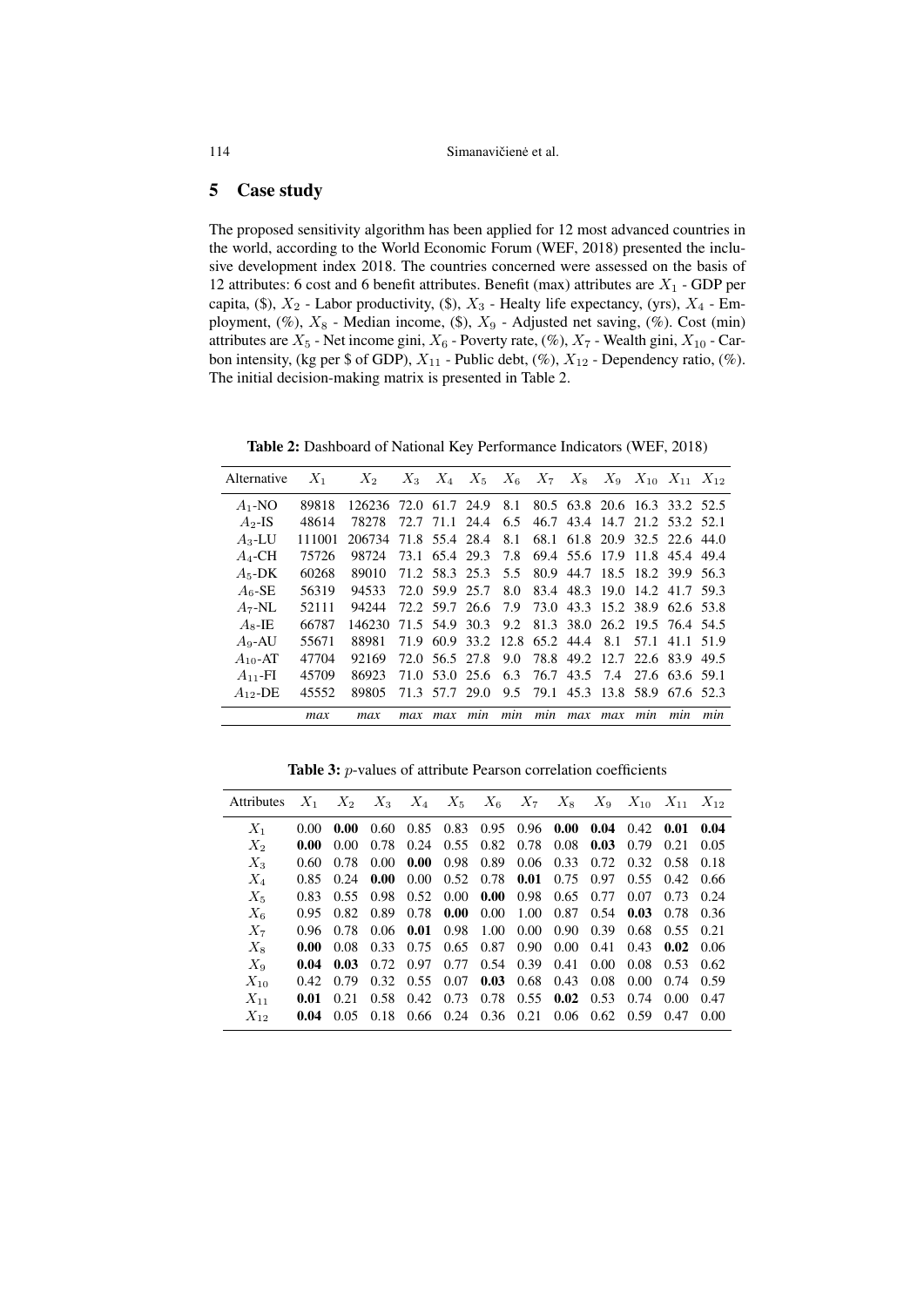For further analysis, we have calculated the Pearson correlation coefficients between attributes to check their correlation Table 3. Since attributes  $X_1$ ,  $X_4$ ,  $X_6$ ,  $X_8$  and  $X_9$ have strong correlation  $(p < 0.05)$ , they there excluded from analysis.

For the sensitivity analysis, based on the initial decision-making matrix, we have generated 100 pseudo-random values ( $K = 100$ ) using uniform distribution of value ranges  $x_{ij} \pm 10\%$ . Those obtained 100 decision-making matrices are used to analyze the sensitivity of TOPSIS and COPRAS by changing normalization techniques.

The Table 4 shows the rank mode of the most common rank of the TOPSIS and COPRAS methods, using the default normalization technique, and the percentage of all rank values of the TOPSIS and the COPRAS methods with different normalizations.

Based on the data in the Table 4, it can be observed that if alternatives was evaluated by TOPSIS and COPRAS, with no change in the normalization techniques, the modes of ranks differed slightly. Observing the effect of normalization techniques on rankings of alternatives, we found out that the most unmatched results by the TOPSIS and COPRAS methods (using default normalization techniques and using logarithmic or the Min-Max normalization techniques) are achieved. What was described above is best seen in the dominant alternative  $A_3$ . Using vector (Vect), linear scale (Sum) and (Max) normalization techniques results are similar.

|                | Mode of rank                | Frequency of rank $(\%)$ |      |     |                   |          |          |                |          |       |         |    |
|----------------|-----------------------------|--------------------------|------|-----|-------------------|----------|----------|----------------|----------|-------|---------|----|
| Alternative    | Default                     |                          | Vect |     | Sum               |          | Log      |                | Max      |       | Min-Max |    |
|                | T                           | C                        | т    | C   | Т                 | C        | T        | C              | Т        | C     | Т       | C  |
| A <sub>1</sub> | $\mathcal{D}_{\mathcal{L}}$ | 2                        | 67   | 60  |                   |          |          | 63 55 32 24 71 |          | 46 29 |         | 18 |
| A <sub>2</sub> | 6                           | 4                        | 39   | 29  | 39                |          | 32 33 20 |                | 21       | 25    | 4       | 11 |
| $A_3$          | 1                           | 1                        | 77   | 88  | 71                | 84       | $\Omega$ | 15             | 90       | 87    | 79      | 56 |
| $A_4$          | 3                           | 3                        | 58.  | 37  | 52.41             |          | 19       | 22.            | 44       | 27    | 17      | 18 |
| $A_5$          | 5                           | 6                        | 41   |     | 36 40 39 20 46 27 |          |          |                |          | 28    | -21     | 10 |
| $A_6$          | 4                           | 5                        | 42.  | 30. | 42. 27            |          | 18       | 25             | 31       | 33    | 13      | 17 |
| $A_7$          | 10                          | 10                       | 68.  |     | 34 72 41          |          |          | 62 52 36       |          | -16   | 13      | 10 |
| $A_8$          | 7                           | 7                        | 53.  | 59. | 48                |          | 60 61    | 49             | 64       | -39   | 13      | 21 |
| $A_9$          | 11                          | 11                       | 80   | 70  |                   | 81 74 64 |          |                | 68 56 44 |       | -26     | 28 |
| $A_{10}$       | 9                           | 8                        | 42.  | 29  | 42.               | 32       | 23       | 33             | 34       | 19    | 18      | 17 |
| $A_{11}$       | 8                           | 9                        | 46   | 29  | 44                | 30       | 19       | 40             | 35       | 21    | 14      | 15 |
| $A_{12}$       | 12                          | 12                       | 98   | 94  | 99                | 94       | 98       | 96             | 96       | 91    | 65      | 51 |

Table 4: The most common rank value and its percentage of alternatives in the TOPSIS (T) and COPRAS (C) using different normalization techniques

Observing the most common values of alternative rankings, it was observed that alternatives ranked by TOPSIS and COPRAS correlated strongly enough, simultaneously applying the same normalization techniques. This conclusion can be drawn by observing the values of Kendall's correlation coefficient of the ranks (Table 5).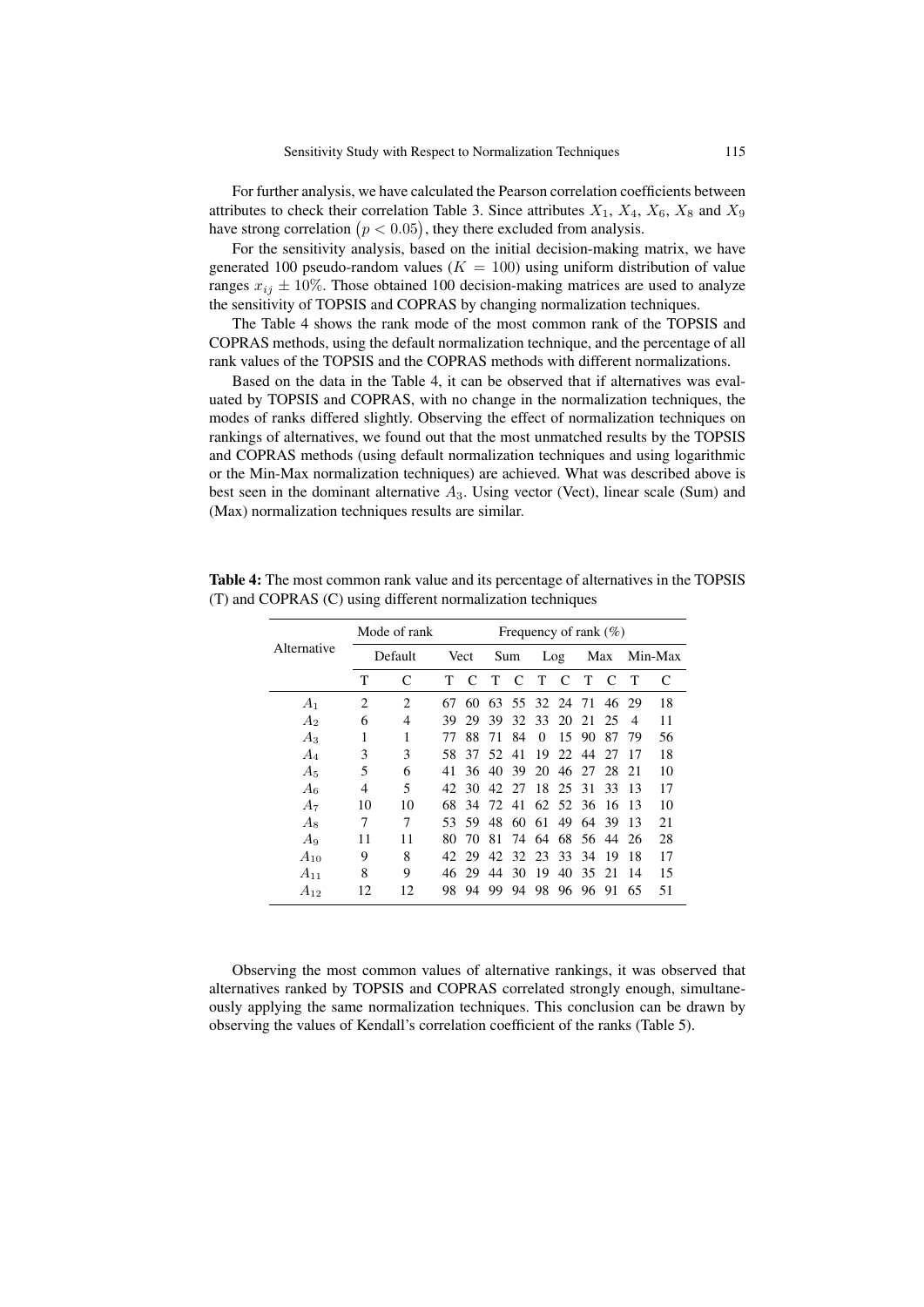Another question that was to be answered in this study, is to determine which method of TOPSIS or COPRAS is more sensitive to normalization techniques. Using the data in Table 5, charts of the most common alternatives obtained by TOPSIS and COPRAS were drawn. The diagrams show that the TOPSIS method is more sensitive to the normalization techniques than the COPRAS method (Fig. 3).



Fig. 3: The most common rank value for TOPSIS and COPRAS results

| Alternative    | Vect           |                |    | Sum            |    | Log            |                | Max |                | Min-Max |  |
|----------------|----------------|----------------|----|----------------|----|----------------|----------------|-----|----------------|---------|--|
|                | Т              | C              | Т  | C              | T  | C              | T              | C   | T              | C       |  |
| $A_1$          | 2              | $\overline{2}$ | 2  | $\overline{c}$ | 1  | 1              | $\overline{2}$ | 2   | $\overline{2}$ | 3       |  |
| A <sub>2</sub> | 6              | 4              | 6  | $\overline{4}$ | 5  | 5              | 5              | 3   | 3              | 1       |  |
| $A_3$          | 1              | 1              | 1  | 1              | 6  | 3              | 1              | 1   | 1              | 1       |  |
| $A_4$          | 3              | 3              | 3  | 3              | 2  | 1              | 3              | 4   | 4              | 4       |  |
| $A_5$          | 5              | 6              | 5  | 6              | 4  | 6              | 6              | 5   | 5              | 5       |  |
| $A_6$          | $\overline{4}$ | 5              | 4  | 5              | 3  | $\overline{4}$ | 4              | 5   | 6              | 6       |  |
| $A_7$          | 10             | 10             | 10 | 10             | 10 | 9              | 10             | 8   | 8              | 8       |  |
| $A_8$          | 6              | 7              | 6  | 7              | 7  | 7              | 7              | 7   | 10             | 7       |  |
| $A_9$          | 11             | 11             | 11 | 11             | 11 | 11             | 11             | 11  | 11             | 11      |  |
| $A_{10}$       | 9              | 10             | 8  | 8              | 8  | 8              | 9              | 10  | 9              | 8       |  |
| $A_{11}$       | 8              | 8              | 9  | 9              | 9  | 9              | 8              | 10  | 11             | 10      |  |
| $A_{12}$       | 12             | 12             | 12 | 12             | 12 | 12             | 12             | 12  | 12             | 12      |  |

Table 5: The most common rank of alternatives using these normalization techniques

For the assumption of greater sensitivity to normalization techniques of the TOP-SIS method, the Kendall's rank data correlation coefficient was calculated. Using the most common rank values for each study, we have calculated the Kendall's correlation coefficient for the TOPSIS method rank series pairs to obtain test results using different normalization techniques for the TOPSIS method (Table 6, Table 7).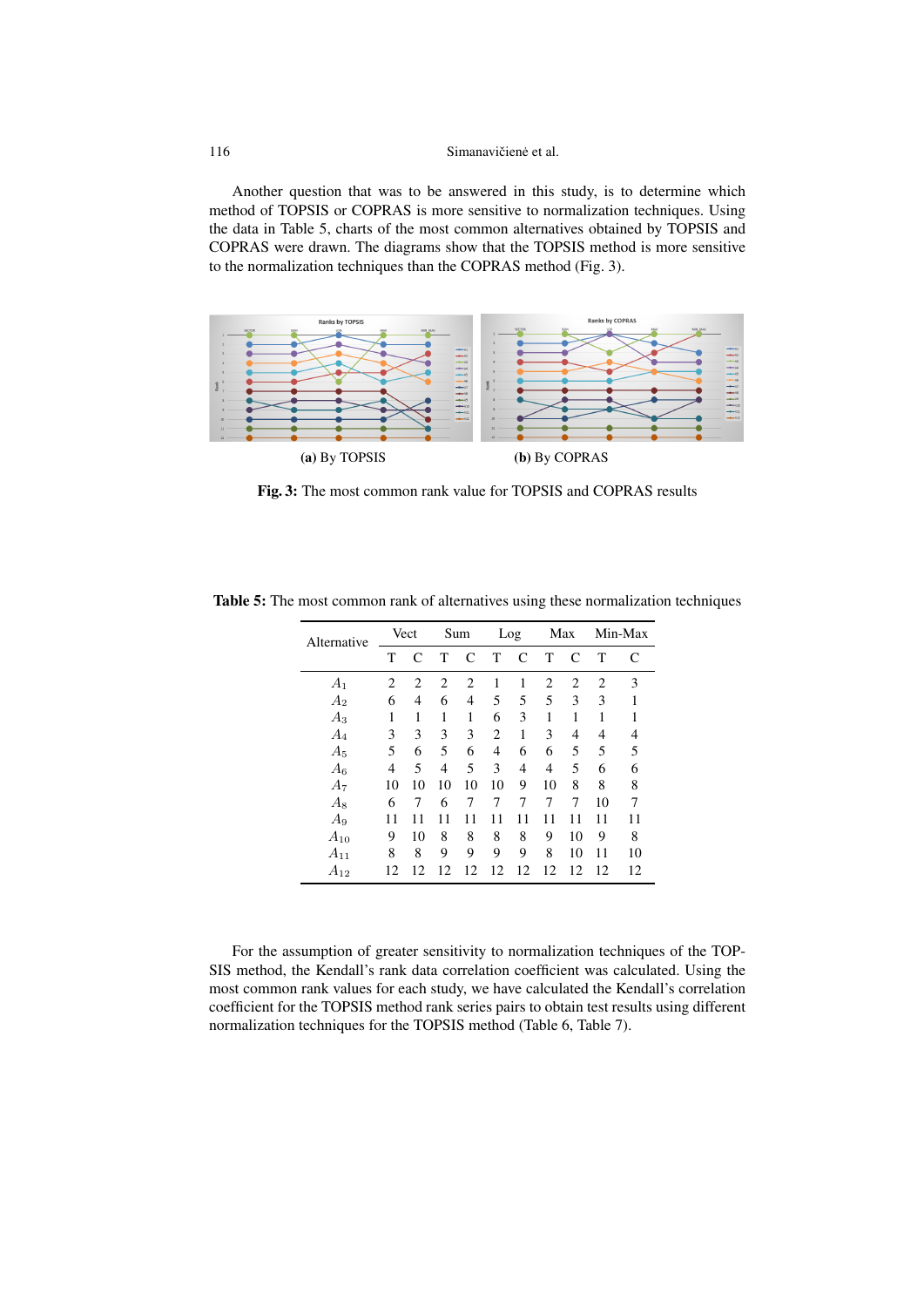$\tau(p)$  Vector Sum Log Max Min-Max Vector 1 0.97 (0.00) 0.82 (0.00) 0.97 (0.00) 0.72 (0.01)<br>Sum 0.97 (0.00) 1 0.85 (0.00) 0.94 (0.00) 0.75 (0.01) Sum 0.97 (0.00) 1 0.85 (0.00) 0.94 (0.00) 0.75 (0.01) Log  $0.82 (0.00) 0.85 (0.00) 1 0.79 (0.00) 0.60 (0.04)$ Max  $0.97 (0.00)$   $94 (0.00)$   $0.79 (0.00)$  1  $0.75 (0.01)$ Min-Max 0.72 (0.01) 0.75 (0.01) 0.60 (0.04) 0.75 (0.01) 1

Table 6: Kendall's correlation coefficients for the TOPSIS results and *p*-values

Table 7: Kendall's correlation coefficients for the COPRAS results and p-values

| $\tau(p)$ | Vector                                         | Sum                                    | Log                                                 | Max                       | Min-Max    |
|-----------|------------------------------------------------|----------------------------------------|-----------------------------------------------------|---------------------------|------------|
| Vector    |                                                |                                        | $0.96(0.00)$ $0.85(0.00)$ $0.91(0.00)$ $0.84(0.00)$ |                           |            |
| Sum       | 0.96(0.00)                                     |                                        | 0.89(0.00)                                          | $0.89(0.00)$ $0.86(0.00)$ |            |
| Log       | 0.85(0.00)                                     | 0.89(0.00)                             | $\begin{array}{ccc} & 1 & \end{array}$              | $0.81(0.00)$ $0.78(0.00)$ |            |
| Max       |                                                | $0.91(0.00)$ $0.89(0.00)$ $0.81(0.00)$ |                                                     |                           | 0.94(0.00) |
|           | Min-Max $0.84(0.00)$ $0.86(0.00)$ $0.78(0.00)$ |                                        |                                                     | 94(0.00)                  |            |

The Kendall's correlation coefficients and p-values have shown that the TOPSIS method is more sensitive to the normalization techniques, than the COPRAS method. This assumption is based on  $p$ -values. In the case of TOPSIS method, the  $p$ -values of the Kendall's correlation coefficients using linear Min-Max were greater than or equal to 0.01. In the case of the Copras method, all  $p$ -values were zero. It can be observed that, for both TOPSIS and COPRAS vector and linear Sum normalization, the ranking of alternatives will be quite similar, as evidenced by the corresponding correlation coefficients of 0.97 and 0.96 respectivelly.

#### 6 Summary and conclusions of the study

Five normalization techniques were chosen in MADM methods: vector (Vect), linear scale (Max), (Sum) and (Min-Max) and non-linear (Log) normalizations. After performing a statistical analysis of these normalization techniques with the generated data, it was found out that using linear scale (Sum) and non-linear (Log) normalization techniques for the same data, the variance of the normalized values were significantly lower than applying other normalization techniques. By applying the techniques of linear scale (Max) and linear scale (Min-Max) normalization, the variance of normalized values were significantly greater than applying other normalization techniques (Fig. 1).

An algorithm was developed to investigate the sensitivity of MADM methods and normalization techniques; it was based on the work published by Simanavičien  $(2016)$ , supplemented by statistical analysis of the results, which allows to compare the sensitivity of several MADM methods. The described algorithm was applied to the study of the sensitivity, in relation to normalization techniques of the TOPSIS and COPRAS.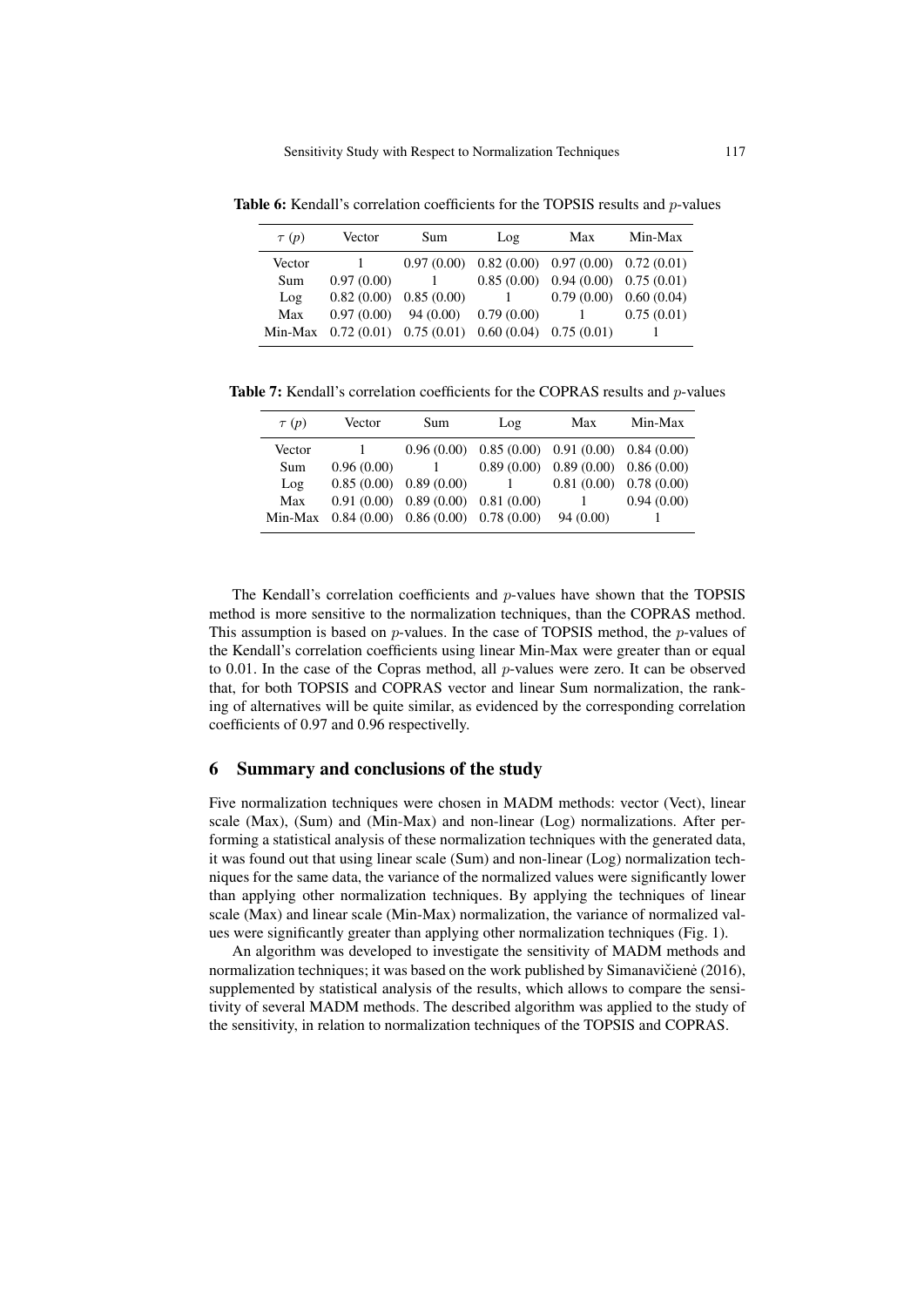For evaluating the sensitivity of the TOPSIS and COPRAS alternative rank lines derived from the described algorithm were analyzed. After performing a statistical analysis of alternative rank lines, it was observed that either using TOPSIS method (applying vector normalization) or using COPRAS method (applying linear scale (Sum) normalization), the rank value 1 was most often found in alternative  $A_3$ . As an alternative to A3, in the TOPSIS method the ranked value 1 made 77 % of all ranked values, and 84 % of all ranked values by the COPRAS method. Meanwhile, for TOPSIS and COPRAS methods with non-linear (Log) normalization for alternative  $A_3$ , the TOPSIS method ranked 0 % of all rank values, while COPRAS method ranked 15 % of all rank values. The results show that non-linear normalization (Log) strongly influences alternative rankings.

By observing the most common values of alternative rankings, it was observed that the first three dominant alternatives and the last rankings obtained by the TOPSIS and COPRAS coincide when these methods use vector (Vect) and linear scale (Sum) and (Max) normalization techniques. Meanwhile, using the non-linear (Log) technique of normalization, the most common rank values are radically different from the above mentioned results.

The values of the Kendall's correlation coefficient showed that the TOPSIS method is more sensitive to the normalization techniques than the COPRAS method, because the p-values of the Kendall's correlation coefficient of the COPRAS method are closer to 0.00 comparing it to the TOPSIS method. It can be observed that, for both TOPSIS and COPRAS vector (Vect) and linear scale (Sum) normalization, the ranking of alternatives will be sufficiently similar, this is indicated by the corresponding correlation coefficients of 0.97 and 0.96.

Summarizing the study, it can be concluded that the normalization techniques affect the ranking of alternatives. TOPSIS and COPRAS methods are more sensitive to normalization techniques for linear scale (Min-Max) and non-linear scale (Log).

## References

- Celen, A. (2014) Comparative analysis of normalization procedures in TOPSIS method: Wit an application to Turkish deposit banking market. *Informatica*, 25(2), pp. 185- 208.
- Chakraborty, S., Yen, C.-H. (2007) A Simulation Based Comparative Study of Normalization Procedures in Multiattribute Decision Making. *Proceedings of the 6th WSEAS Int. Conf. on Artificial Intelligence, Knowledge Engineering and Data Bases*, Corfu Island, Greece, pp. 102-109.
- Chatterjee, P., Chakraborty, S. (2014) Investigating the Effect of Normalization Norms in Flexible Manufacturing System Selection Using Multi-Criteria Decision-Making Methods. *Journal of Engineering Science and Technology Review*, 7(3), pp. 141-150,
- Cleff, T. (2014) *Exploratory Data Analysis in Business and Economics*. https://doi.org/10.1007/978-3-319-01517-0
- Dodge, Y. (2003) *The Oxford Dictionary of Statistical Terms*, Oxford University Press, Oxford, p. 506.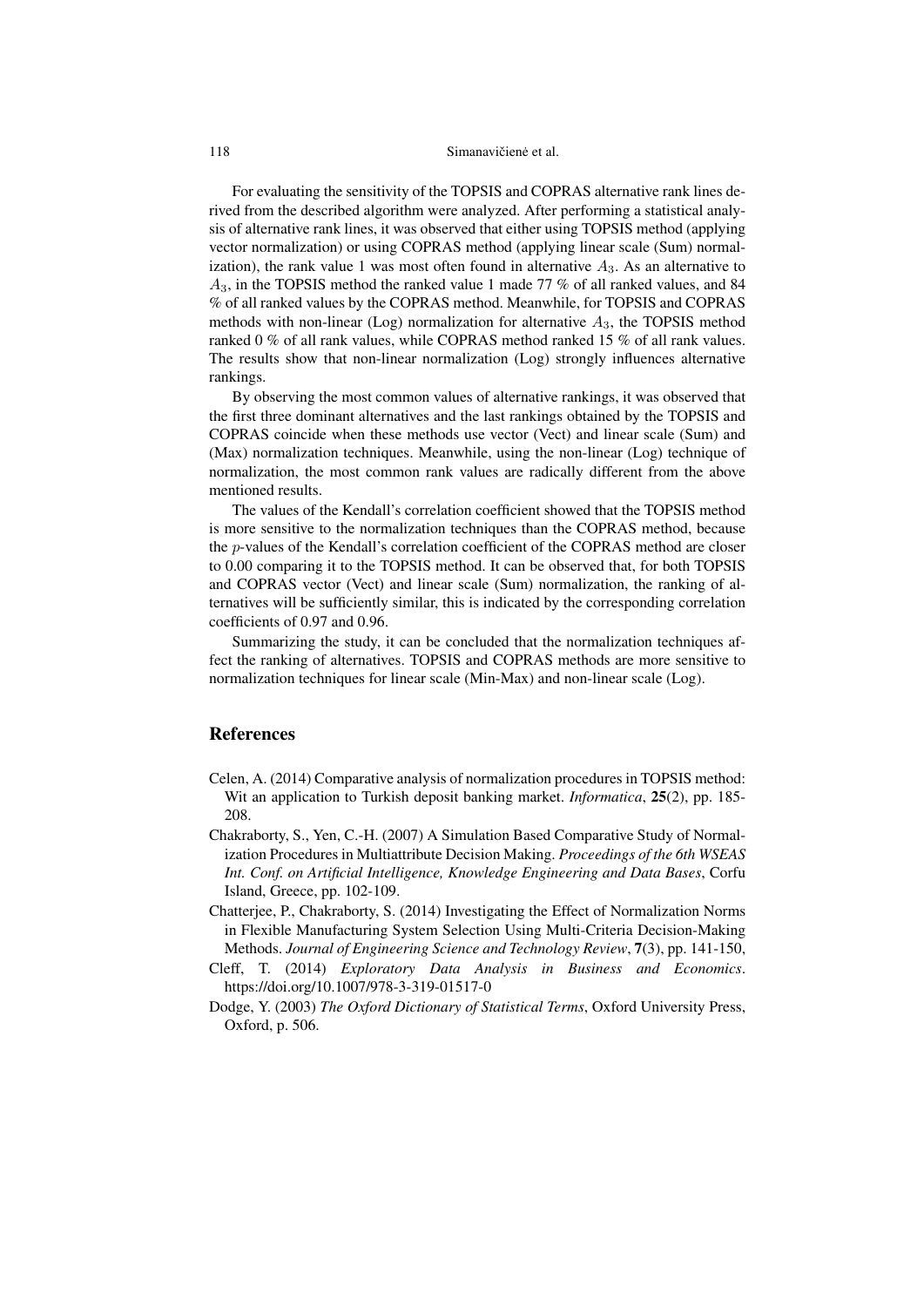- Edwards, W., Barron, F.H. (1994) SMARTS and SMARTER: Improved Simple Methods for Multiattribute Utility Measurement. *Organizational Behavior and Human Decision Processes.* 60(3), pp. 306-325.
- Hwang, C.L., Yoon, K. (1981) *multiple attribute decision making methods and applications. A State of the Art Surwey.* Springer Verlag, Berlin, Heidelberg, New York, p. 250.
- Jafaryeganeh, H., Ventura, M., Guedes Soares, C. (2020) Effect of normalization techniques in multi-criteria decision making methods for the design of ship internal layout from a Pareto optimal set. *Structural and Multidisciplinary Optimization*, 62, pp. 1849-1863.
- Jahan, A., Edwards, K.L. (2015) A state-of-the-art survey on the influence of normalization techniques in ranking: Improving the materials selection process in engineering design. *Materials and Design (1980-2015)*, 65, pp. 335-342.
- Kaftanowicz, M., Krzeminski, M. (2015) Multiple criteria analysis of plasterboard systems. *Procedia Engineering*, 111, pp. 364-370.
- Keshavarz-Ghorabaee, M., Amiri, M., Zavadskas, E.K., Turskis, Z., Antucheviciene, J. (2018) Simultaneous Evaluation of Criteria and Alternatives (SECA) for Multi-Criteria Decision-Making. *Informatica*, 29(2), pp. 265-280.
- Peldschus, F. (2007) The effectiveness of assessment in multiple criteria decisions. *International Journal of Management and Decision Making*, 8(6), pp. 519-529.
- Simanavičienė, R.  $(2016)$  The sensitivity of method TOPSIS with respect to the normalization rules. *Proc. of the Lithuanian Mathematical Society, Ser. B*, 57, pp. 71-76. (in Lithuanian).
- Yu, L., Pan, Y., Wu, Y. (2009) Research on Data Normalization methods in Multiattribute Evaluation. *2009 International Conference on Computational Intelligence and Software Engineering*, pp. 1-5.
- Zavadskas, E.K., Kaklauskas, A. (1996) *Multicriteria Evaluation of Building*, p. 296. (in Lithuanian).
- Zavadskas, E.K., Turskis, Z. (2008) A New Logarithmic Method in Game Theory. *Informatica*, 19(2), pp. 303-311.
- Vafaei, N., Ribeiro, R. A., Camarinha-Matos, L. M. (2016) Normalization techniques for multi-criteria decision making: analytical hierarchy process case study. In *Doctoral conference on computing, electrical and industrial systems*, pp. 261-269.
- Vafaei, N., Ribeiro, R. A. and Camarinha-Matos, L. M. (2018) Selection of normalization technique for weighted average multi-criteria decision making. In *Doctoral Conference on Computing, Electrical and Industrial Systems*, pp. 43-52.
- Weitendorf, D. (1976) *Beitrag zur Optimierung der raumlichen Struktur eines ¨ Gebaudes. Hochschule f ¨ ur Architektur und Bauwesen ¨* . Weimar.
- Wen, Z., Liao, H., Zavadskas, E. K. (2020) MACONT: Mixed aggregation by comprehensive normalization technique for multi-criteria analysis. *Informatica*, 31(4), pp. 857-880.
- World Economic Forum (2018). The Inclusive Development Index 2018: Summary and data highlights. Technical report. World Economic Forum.